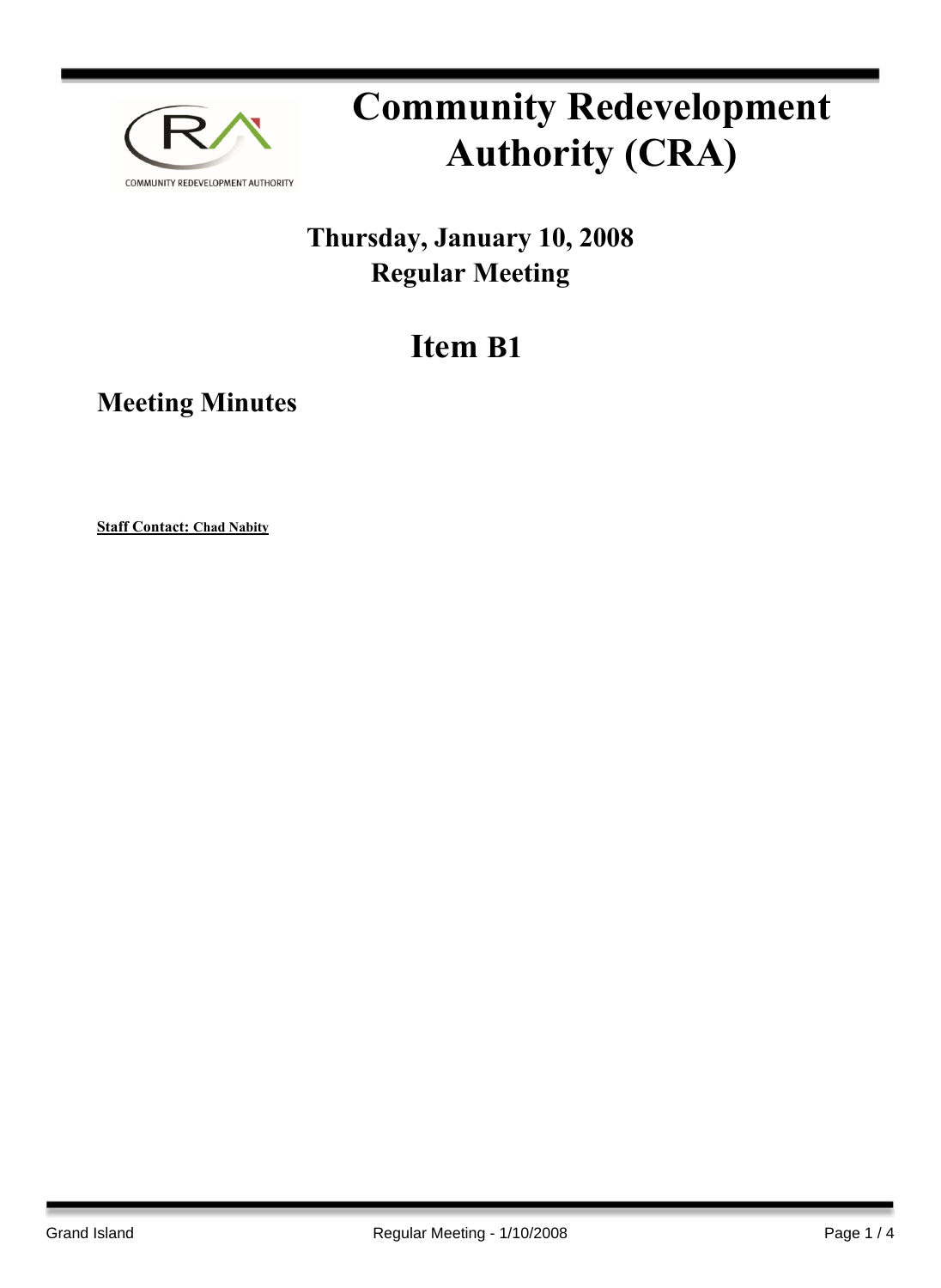#### OFFICIAL PROCEEDINGS

#### MINUTES OF

#### COMMUNITY REDEVELOPMENT AUTHORITY MEETING OF January 10, 2008

Pursuant to due call and notice thereof, a Regular Meeting of the Community Redevelopment Authority of the City of Grand Island, Nebraska was conducted on January 10, 2008 at City Hall 100 E First Street. Notice of the meeting was given in the January 4, 2008 Grand Island Independent.

- 1. CALL TO ORDER Chair Barry Sandstrom called the meeting to order at 4:00 p.m. The following members were present: Barry Sandstrom, Tom Gdowski, Sue Pirnie, Glen Murray. Also present were; Director, Chad Nabity; Secretary, Barb Quandt; Finance Director, Dave Springer; Terry Galloway, Almquist, Maltzahn, Galloway & Luth Certified Public Accountants. Barry Sandstrom stated this was a public meeting subject to the open meeting laws of the State of Nebraska. He noted that the requirements for an open meeting were posted on the wall easily accessible to anyone who would like to read through them.
- 2. APPROVAL OF MINUTES. A motion for approval of the Minutes for the December 6, 2007 CRA Meeting was made by Gdowski, and seconded by Murray. Upon roll call vote, all present voted aye. Motion carried unanimously.
- 3. APPROVAL OF FINANCIAL REPORTS. Dave Springer reviewed the financial reports for the period of December 1, 2007 through December 31, 2007. He noted revenue in the amount of \$12,739 and expenses in the amount of \$49,500 for the month. Total cash was \$1,007,165. Motion by Pirnie, second by Murray, to approve the financial reports. Upon roll call vote, all present voted aye. Motion carried unanimously.
- 4. APPROVAL OF BILLS. The bills were reviewed by the Authority. Nabity explained the criteria considered in ascertaining property taxes owed on CRA property. Motion by Murray, second by Pirnie, to approve the bills in the amount of \$7967.57. Upon roll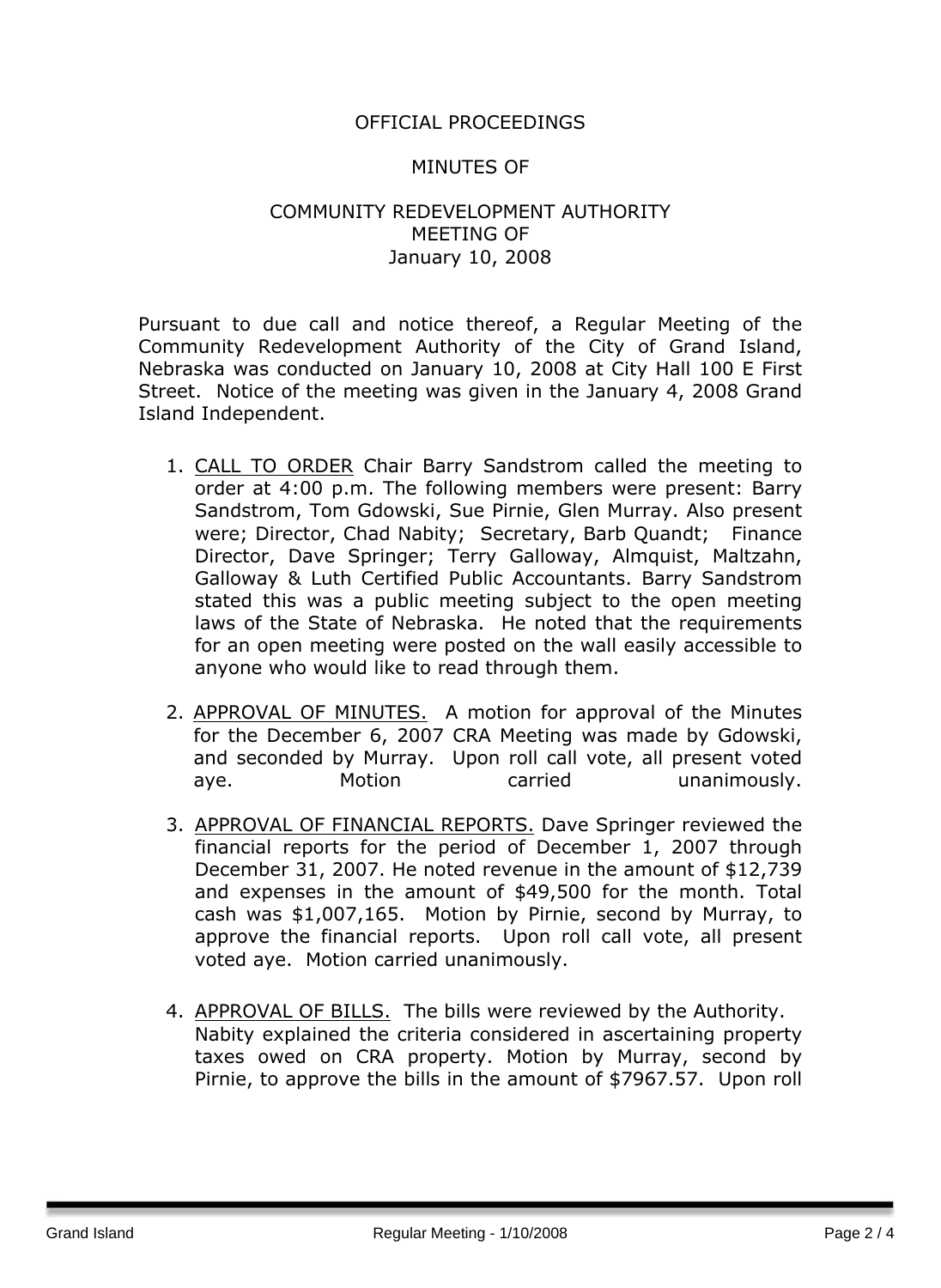call vote all present voted aye. Motion carried unanimously to approve the payment of bills in the amount of \$7967.57.

- 5. 2007 AUDIT . Terry Galloway, of Almquist, Maltzahn, Galloway & Luth Certified Public Accountants, was present to review the 2007 CRA Audit and to answer questions. There we two recommendations made in connection with the audit of the financial statements. The first recommendation noted that the certificates of deposit at Wells Fargo Bank should have more than one authorized signer. The second recommendation was to revise the monthly listing of CRA properties to reflect the correct addresses and purchase prices. Motion was made by Gdowski, seconded by Pirnie, to approve the 2007 Audit as presented. Upon roll call vote, all present voted aye. Motion carried.
- 6. REVIEW OF COMMITTED PROJECTS AND CRA PROPERTIES. Nabity reported briefly. The YMCA has begun their project. The Housing Study Grant was submitted, approved and has been received. The JEO Building project is moving forward. Hall County has issued a contract for the demolition of the building. Nabity noted that work on the Romsa Real Estate Center and the Harmon Building is progressing. The work on the New Life Community Church Façade has begun. Total committed projects total \$463,282.
- 7. ADJOURN TO EXECUTIVE SESSION TO DISCUSS NEGOTIATIONS. There was no need for an executive session.
- 8. APPROVE RESOLUTION OR RESOLUTIONS TO PURCHASE/SELL PROPERTY. No action needed.
- 10. DIRECTOR'S REPORT. Members discussed a property located on South Locust. The consensus was to permit Nabity to continue with the discussions. Nabity announced that the NPZA Conference will be held in Grand Island in February. He noted that there may be a session, Design Guidelines, led by Steve Jensen, that members may be interested in attending.